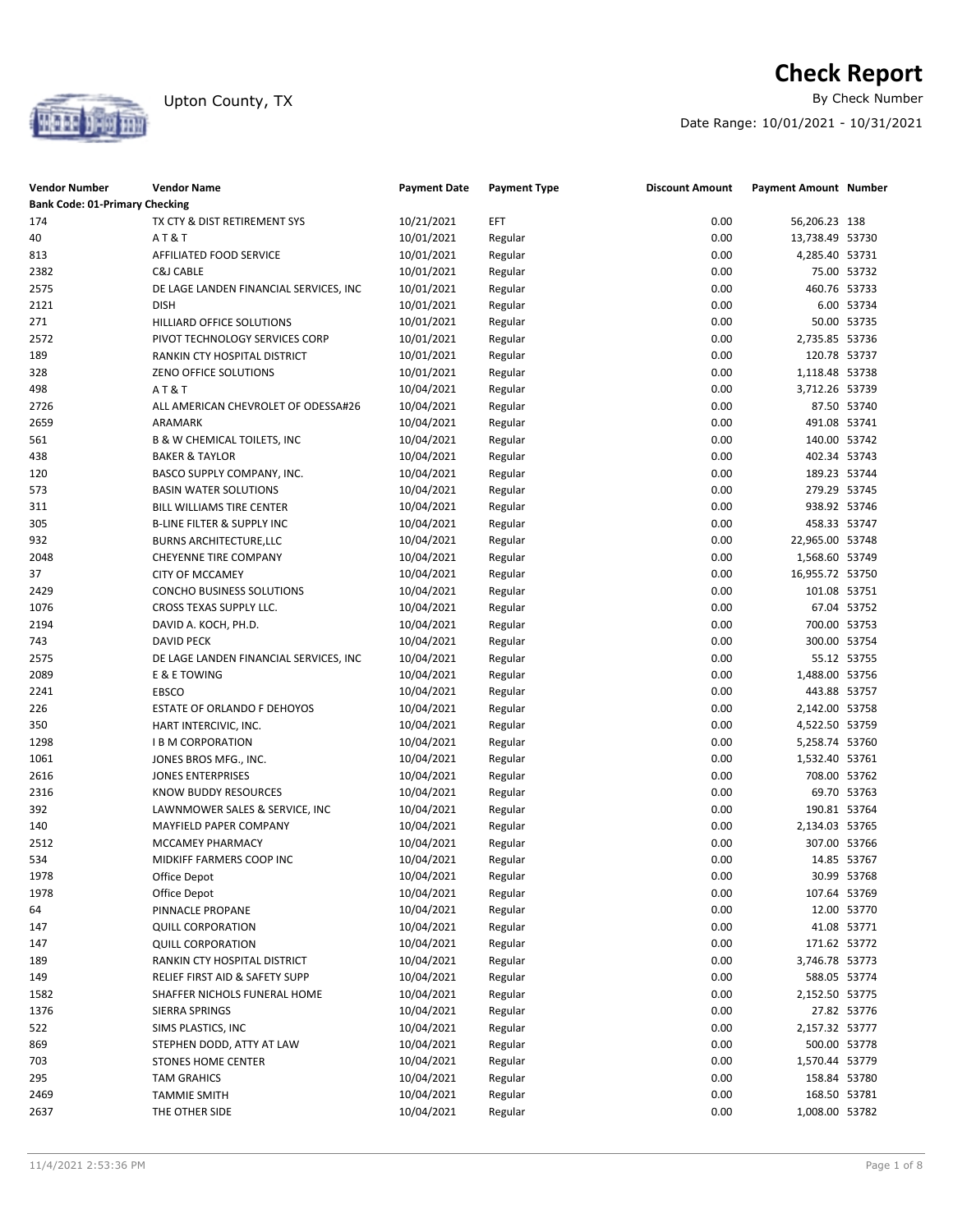| <b>Vendor Number</b> | <b>Vendor Name</b>                    | <b>Payment Date</b> | <b>Payment Type</b> | <b>Discount Amount</b> | <b>Payment Amount Number</b> |             |
|----------------------|---------------------------------------|---------------------|---------------------|------------------------|------------------------------|-------------|
| 2170                 | TOOLS PLUS INDUSTRIES L.L.C           | 10/04/2021          | Regular             | 0.00                   | 538.72 53783                 |             |
| 330                  | TX COMM ON ENVIRONMENTAL QLTY         | 10/04/2021          | Regular             | 0.00                   |                              | 20.00 53784 |
| 158                  | UNIFIRST CORPORATION                  | 10/04/2021          | Regular             | 0.00                   | 150.83 53785                 |             |
| 98                   | <b>WAGNER SUPPLY</b>                  | 10/04/2021          | Regular             | 0.00                   | 843.97 53786                 |             |
| 246                  | <b>WARREN CAT</b>                     | 10/04/2021          | Regular             | 0.00                   | 3,031.96 53787               |             |
| 101                  | <b>WEST PAYMENT CENTER</b>            | 10/04/2021          | Regular             | 0.00                   | 160.12 53788                 |             |
| 772                  | WEST TEXAS FIRE EXTINGUISHER          | 10/04/2021          | Regular             | 0.00                   | 288.22 53789                 |             |
| 16                   | YELLOWHOUSE MACHINERY CO.             | 10/04/2021          | Regular             | 0.00                   | 1,635.88 53790               |             |
| 932                  | <b>BURNS ARCHITECTURE, LLC</b>        | 10/04/2021          | Regular             | 0.00                   | 6,133.00 53791               |             |
| 1064                 | <b>BUSINESS CARD</b>                  | 10/06/2021          | Regular             | 0.00                   | 8,532.69 53792               |             |
| 211                  | <b>DIRECT ENERGY BUSINESS</b>         | 10/06/2021          | Regular             | 0.00                   |                              | 14.33 53793 |
| 954                  | <b>GREAT AMERICA LEASING CORP</b>     | 10/06/2021          | Regular             | 0.00                   | 359.00 53794                 |             |
| 271                  | HILLIARD OFFICE SOLUTIONS             | 10/06/2021          | Regular             | 0.00                   | 100.00 53795                 |             |
| 2431                 | NATIONAL INDUSTRIAL & SAFETY SUPPLY   | 10/06/2021          | Regular             | 0.00                   | 167.76 53796                 |             |
| 1175                 | PETE JACKSON                          | 10/06/2021          | Regular             | 0.00                   | 608.37 53797                 |             |
| 273                  | PILOT THOMAS LOGISTICS                | 10/06/2021          | Regular             | 0.00                   | 5,217.13 53798               |             |
| 1201                 | <b>VERIZON WIRELESS</b>               | 10/06/2021          | Regular             | 0.00                   | 642.38 53799                 |             |
| 2699                 | ONYX GENERAL CONTRACTORS, LLC         | 10/06/2021          | Regular             | 0.00                   | 166,130.39 53800             |             |
| 40                   | AT&T                                  | 10/14/2021          | Regular             | 0.00                   | 734.26 53801                 |             |
| 2309                 | BIG BEND TELEPHONE CO. INC.           | 10/14/2021          | Regular             | 0.00                   | 321.82 53802                 |             |
| 36                   | <b>CITY OF RANKIN</b>                 | 10/14/2021          | Regular             | 0.00                   | 7,777.60 53803               |             |
| 211                  | <b>DIRECT ENERGY BUSINESS</b>         | 10/14/2021          | Regular             | 0.00                   | 1,298.73 53804               |             |
| 271                  | HILLIARD OFFICE SOLUTIONS             | 10/14/2021          | Regular             | 0.00                   | 104.50 53805                 |             |
| 2668                 | PRESTIGE CHEMICALS                    | 10/14/2021          | Regular             | 0.00                   | 538.58 53806                 |             |
| 94                   | REPUBLIC SERVICES #688                | 10/14/2021          | Regular             | 0.00                   | 1,706.95 53807               |             |
| 984                  | 4-A PEST CONTROL                      | 10/18/2021          | Regular             | 0.00                   | 1,415.00 53808               |             |
| 813                  | AFFILIATED FOOD SERVICE               | 10/18/2021          | Regular             | 0.00                   | 7,287.81 53809               |             |
| 938                  | AIM MEDIA TEXAS OPERATION. LLC        | 10/18/2021          | Regular             | 0.00                   | 189.55 53810                 |             |
| 2659                 | ARAMARK                               | 10/18/2021          | Regular             | 0.00                   | 491.08 53811                 |             |
| 438                  | <b>BAKER &amp; TAYLOR</b>             | 10/18/2021          | Regular             | 0.00                   | 188.42 53812                 |             |
| 573                  | <b>BASIN WATER SOLUTIONS</b>          | 10/18/2021          | Regular             | 0.00                   |                              | 99.86 53813 |
| 305                  | <b>B-LINE FILTER &amp; SUPPLY INC</b> | 10/18/2021          | Regular             | 0.00                   | 138.26 53814                 |             |
| 959                  | BURKE WELDING SUPPLY & TOOL CO        | 10/18/2021          | Regular             | 0.00                   | 152.00 53815                 |             |
| 2737                 | <b>COMPETITIVE FENCE CONTRACTORS</b>  | 10/18/2021          | Regular             | 0.00                   | 1,180.00 53816               |             |
| 2429                 | CONCHO BUSINESS SOLUTIONS             | 10/18/2021          | Regular             | 0.00                   | 562.89 53817                 |             |
| 1076                 | CROSS TEXAS SUPPLY LLC.               | 10/18/2021          | Regular             | 0.00                   | 131.00 53818                 |             |
| 43                   | DECOTY COFFEE COMPANY                 | 10/18/2021          | Regular             | 0.00                   | 124.75 53819                 |             |
| 211                  | <b>DIRECT ENERGY BUSINESS</b>         | 10/18/2021          | Regular             | 0.00                   | 869.53 53820                 |             |
| 957                  | <b>DYNA SYSTEMS</b>                   | 10/18/2021          | Regular             | 0.00                   | 136.30 53821                 |             |
| 237                  | <b>ECKERT AND COMPANY</b>             | 10/18/2021          | Regular             | 0.00                   | 16,495.43 53822              |             |
| 465                  | ELECTION SYSTEMS & SOFTWARE           | 10/18/2021          | Regular             | 0.00                   | 237.72 53823                 |             |
| 2614                 | ELIZABETH LUSK                        | 10/18/2021          | Regular             | 0.00                   | 161.88 53824                 |             |
| 2212                 | <b>EMMA JONES</b>                     | 10/18/2021          | Regular             | 0.00                   | 150.00 53825                 |             |
| 600                  | <b>GLASSCOCK CHEVROLET, INC</b>       | 10/18/2021          | Regular             | 0.00                   | 983.90 53826                 |             |
| 35                   | <b>GOVERNMENT FORMS AND SUPPLIES</b>  | 10/18/2021          | Regular             | 0.00                   | 1,358.96 53827               |             |
| 50                   | GRADYS WESTERN SUPPLY CO INC          | 10/18/2021          | Regular             | 0.00                   | 2,566.72 53828               |             |
| 928                  | GRAINGER, INC.                        | 10/18/2021          | Regular             | 0.00                   | 161.64 53829                 |             |
| 478                  | GUARDIAN SECURITY SOLUTIONS, INC      | 10/18/2021          | Regular             | 0.00                   | 1,213.40 53830               |             |
| 223                  | <b>HOUSE OF CHEMICALS</b>             | 10/18/2021          | Regular             | 0.00                   | 362.67 53831                 |             |
| 84                   | <b>INSITE TOWERS LLC</b>              | 10/18/2021          | Regular             | 0.00                   | 175.00 53832                 |             |
| 785                  | KONICA MINOLTA PREMIER FINANCE        | 10/18/2021          | Regular             | 0.00                   | 392.53 53833                 |             |
| 820                  | LEON PATRICK WATER STATION            | 10/18/2021          | Regular             | 0.00                   |                              | 60.00 53834 |
| 585                  | LOWES PAY AND SAVE INC/A RECEV        | 10/18/2021          | Regular             | 0.00                   | 227.93 53835                 |             |
| 2262                 | <b>MARY ABALOS</b>                    | 10/18/2021          | Regular             | 0.00                   | 158.61 53836                 |             |
| 140                  | MAYFIELD PAPER COMPANY                | 10/18/2021          | Regular             | 0.00                   |                              | 33.00 53837 |
| 2512                 | MCCAMEY PHARMACY                      | 10/18/2021          | Regular             | 0.00                   | 680.09 53838                 |             |
| 2387                 | MCCAMEY PUMP & SUPPLY                 | 10/18/2021          | Regular             | 0.00                   | 120.03 53839                 |             |
| 2320                 | MICHAEL FREDERICK                     | 10/18/2021          | Regular             | 0.00                   |                              | 48.00 53840 |
| 1978                 | Office Depot                          | 10/18/2021          | Regular             | 0.00                   |                              | 73.99 53841 |
| 2630                 | OLSON LAW OFFICE, PLLC                | 10/18/2021          | Regular             | 0.00                   | 855.00 53842                 |             |
| 2572                 | PIVOT TECHNOLOGY SERVICES CORP        | 10/18/2021          | Regular             | 0.00                   | 6,096.54 53843               |             |
|                      |                                       |                     |                     |                        |                              |             |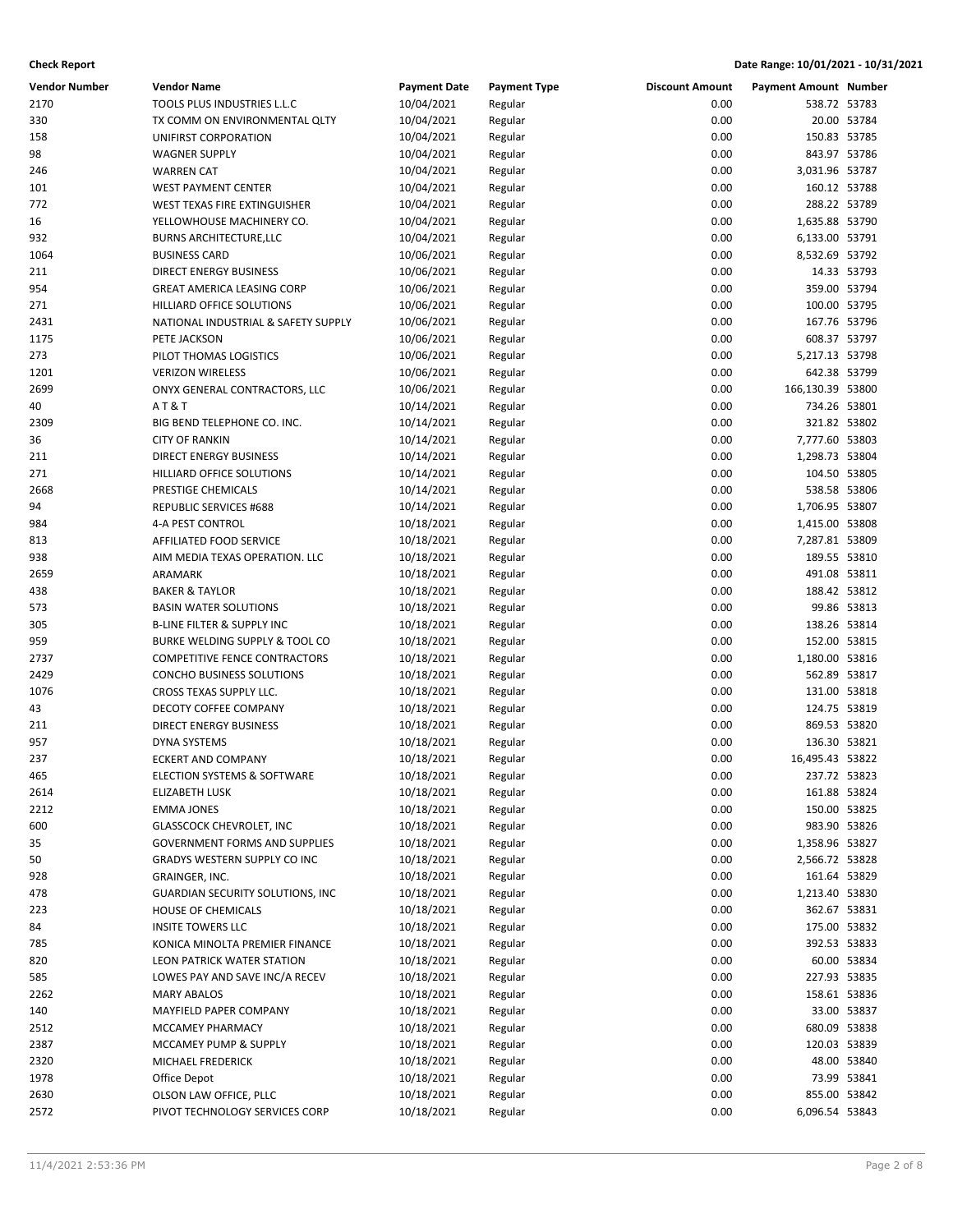| <b>Vendor Number</b> | <b>Vendor Name</b>                                   | <b>Payment Date</b> | <b>Payment Type</b> | <b>Discount Amount</b> | <b>Payment Amount Number</b> |                      |
|----------------------|------------------------------------------------------|---------------------|---------------------|------------------------|------------------------------|----------------------|
| 147                  | <b>QUILL CORPORATION</b>                             | 10/18/2021          | Regular             | 0.00                   |                              | 98.95 53844          |
| 189                  | RANKIN CTY HOSPITAL DISTRICT                         | 10/18/2021          | Regular             | 0.00                   | 1,792.28 53845               |                      |
| 268                  | RANKIN DRIVE-IN GROCERY                              | 10/18/2021          | Regular             | 0.00                   | 161.38 53846                 |                      |
| 2738                 | RECOM OPERATING COMPANY, LP                          | 10/18/2021          | Regular             | 0.00                   | 375.00 53847                 |                      |
| 762                  | REGIONAL PUBLIC DEF/CAPITOL CS                       | 10/18/2021          | Regular             | 0.00                   | 2,061.00 53848               |                      |
| 1376                 | SIERRA SPRINGS                                       | 10/18/2021          | Regular             | 0.00                   | 142.93 53849                 |                      |
| 898                  | SOUTH PLAINS FORENSIC PATH.                          | 10/18/2021          | Regular             | 0.00                   | 3,000.00 53850               |                      |
| 2490                 | SOUTHERN CAST IRON                                   | 10/18/2021          | Regular             | 0.00                   |                              | 34.95 53851          |
| 2053                 | <b>TDCAA</b>                                         | 10/18/2021          | Regular             | 0.00                   | 350.00 53852                 |                      |
| 2053                 | <b>TDCAA</b>                                         | 10/18/2021          | Regular             | 0.00                   | 350.00 53853                 |                      |
| 2053                 | <b>TDCAA</b>                                         | 10/18/2021          | Regular             | 0.00                   | 644.00 53854                 |                      |
| 248                  | TEXAS ASSOCIATION OF COUNTIES RISK MANAGE 10/18/2021 |                     | Regular             | 0.00                   | 2,496.00 53855               |                      |
| 525                  | TEXAS JUDICIAL ACADEMY                               | 10/18/2021          | Regular             | 0.00                   | 200.00 53856                 |                      |
| 549                  | THE BOSWORTH COMPANY                                 | 10/18/2021          | Regular             | 0.00                   | 455.00 53857                 |                      |
| 158                  | UNIFIRST CORPORATION                                 | 10/18/2021          | Regular             | 0.00                   | 352.12 53858                 |                      |
| 2736                 | UPTON CO WATER DIST                                  | 10/18/2021          | Regular             | 0.00                   | 4,000.00 53859               |                      |
| 329                  | UPTON COUNTY 4-H FUND                                | 10/18/2021          | Regular             | 0.00                   | 200.00 53860                 |                      |
| 98                   | <b>WAGNER SUPPLY</b>                                 | 10/18/2021          | Regular             | 0.00                   | 3,023.72 53861               |                      |
| 101                  | <b>WEST PAYMENT CENTER</b>                           | 10/18/2021          | Regular             | 0.00                   | 606.08 53862                 |                      |
| 101                  | <b>WEST PAYMENT CENTER</b>                           | 10/18/2021          | Regular             | 0.00                   | 160.12 53863                 |                      |
| 498                  | <b>AT&amp;T</b>                                      | 10/21/2021          |                     | 0.00                   | 2,134.42 53864               |                      |
| 1120                 | <b>AT&amp;T</b>                                      | 10/21/2021          | Regular<br>Regular  | 0.00                   | 106.50 53865                 |                      |
|                      | <b>CLERK, 8TH COURT OF APPEALS</b>                   |                     |                     | 0.00                   |                              | 65.00 53866          |
| 616                  |                                                      | 10/21/2021          | Regular             |                        |                              |                      |
| 2739                 | CONVERGENT OUTSOURCING, INC                          | 10/21/2021          | Regular             | 0.00                   | 238.18 53867                 |                      |
| 211                  | <b>DIRECT ENERGY BUSINESS</b>                        | 10/21/2021          | Regular             | 0.00                   | 11,835.34 53868              |                      |
| 201                  | <b>DIRECT TV</b>                                     | 10/21/2021          | Regular             | 0.00                   |                              | 98.25 53869          |
| 201                  | DIRECT TV                                            | 10/21/2021          | Regular             | 0.00                   |                              | 87.58 53870          |
| 1589                 | <b>GARY E WOLFE</b>                                  | 10/21/2021          | Regular             | 0.00                   | 904.83 53871                 |                      |
| 531                  | OMNIBASE SERVICES OF TEXAS                           | 10/21/2021          | Regular             | 0.00                   | 144.00 53872                 |                      |
| 252                  | PERDUE BRANDON FIELDER COLLINS AND MOTT L 10/21/2021 |                     | Regular             | 0.00                   | 3,132.33 53873               |                      |
| 273                  | PILOT THOMAS LOGISTICS                               | 10/21/2021          | Regular             | 0.00                   | 4,474.66 53874               |                      |
| 290                  | STATE COMPTROLLER                                    | 10/21/2021          | Regular             | 0.00                   | 420.00 53875                 |                      |
| 290                  | STATE COMPTROLLER                                    | 10/21/2021          | Regular             | 0.00                   | 1,745.00 53876               |                      |
| 290                  | STATE COMPTROLLER                                    | 10/21/2021          | Regular             | 0.00                   | 25,568.12 53877              |                      |
| 83                   | <b>TEXAS GAS SERVICE</b>                             | 10/21/2021          | Regular             | 0.00                   | 1,662.90 53878               |                      |
| 673                  | <b>XEROX CORPORATION</b>                             | 10/21/2021          | Regular             | 0.00                   | 175.45 53879                 |                      |
| 382                  | <b>EMPLOYEES BENEFIT TRUST FD</b>                    | 10/21/2021          | Regular             | 0.00                   | 9,200.00 53880               |                      |
| 475                  | SECURITY BENEFIT LIFE                                | 10/21/2021          | Regular             | 0.00                   | 1,605.00 53881               |                      |
| 289                  | UPTON COUNTY GENERAL FD                              | 10/21/2021          | Regular             | 0.00                   | 9,347.66 53882               |                      |
| 24                   | AFLAC REMITTANCE PROC SERVICE                        | 10/26/2021          | Regular             | 0.00                   | 3,308.82 53883               |                      |
| 1082                 | LEGALSHIELD                                          | 10/26/2021          | Regular             | 0.00                   |                              | 56.80 53884          |
| 1517                 | STANDARD INSURANCE COMPANY                           | 10/26/2021          | Regular             | 0.00                   | 882.50 53885                 |                      |
| 2678                 | THE STANDARD INSURANCE COMPANY                       | 10/26/2021          | Regular             | 0.00                   | 876.09 53886                 |                      |
| 26                   | WASHINGTON NATIONAL INS CO                           | 10/26/2021          | Regular             | 0.00                   | 4,623.48 53887               |                      |
| 434                  | <b>AT&amp;T</b>                                      | 10/28/2021          | Regular             | 0.00                   | 12,823.28 53888              |                      |
| 2575                 | DE LAGE LANDEN FINANCIAL SERVICES, INC               | 10/28/2021          | Regular             | 0.00                   | 460.76 53889                 |                      |
| 2121                 | <b>DISH</b>                                          | 10/28/2021          | Regular             | 0.00                   |                              | 6.00 53890           |
| 271                  | HILLIARD OFFICE SOLUTIONS                            | 10/28/2021          | Regular             | 0.00                   |                              | 50.00 53891          |
| 328                  | ZENO OFFICE SOLUTIONS                                | 10/28/2021          | Regular             | 0.00                   | 1,072.64 53892               |                      |
| 546                  | TX CHILD SUPP DISBURSEMENT                           | 10/08/2021          | <b>Bank Draft</b>   | 0.00                   |                              | 1,070.31 DFT0002628  |
| 2681                 | NEW MEXICO CHILD SUPPORT                             | 10/08/2021          | <b>Bank Draft</b>   | 0.00                   |                              | 145.85 DFT0002629    |
| 1388                 | <b>INTERNAL REVENUE SERVICE</b>                      | 10/09/2021          | <b>Bank Draft</b>   | 0.00                   |                              | 22,466.16 DFT0002630 |
| 1388                 | INTERNAL REVENUE SERVICE                             | 10/09/2021          | Bank Draft          | 0.00                   |                              | 5,254.04 DFT0002631  |
| 1388                 | INTERNAL REVENUE SERVICE                             | 10/09/2021          | <b>Bank Draft</b>   | 0.00                   |                              | 16,208.22 DFT0002632 |
| 546                  | TX CHILD SUPP DISBURSEMENT                           | 10/21/2021          | <b>Bank Draft</b>   | 0.00                   |                              | 1,070.31 DFT0002636  |
| 2681                 | NEW MEXICO CHILD SUPPORT                             | 10/21/2021          | <b>Bank Draft</b>   | 0.00                   |                              | 145.85 DFT0002637    |
| 1388                 | INTERNAL REVENUE SERVICE                             | 10/22/2021          | <b>Bank Draft</b>   | 0.00                   |                              | 23,117.98 DFT0002638 |
| 1388                 | INTERNAL REVENUE SERVICE                             | 10/22/2021          | <b>Bank Draft</b>   | 0.00                   |                              | 5,406.50 DFT0002639  |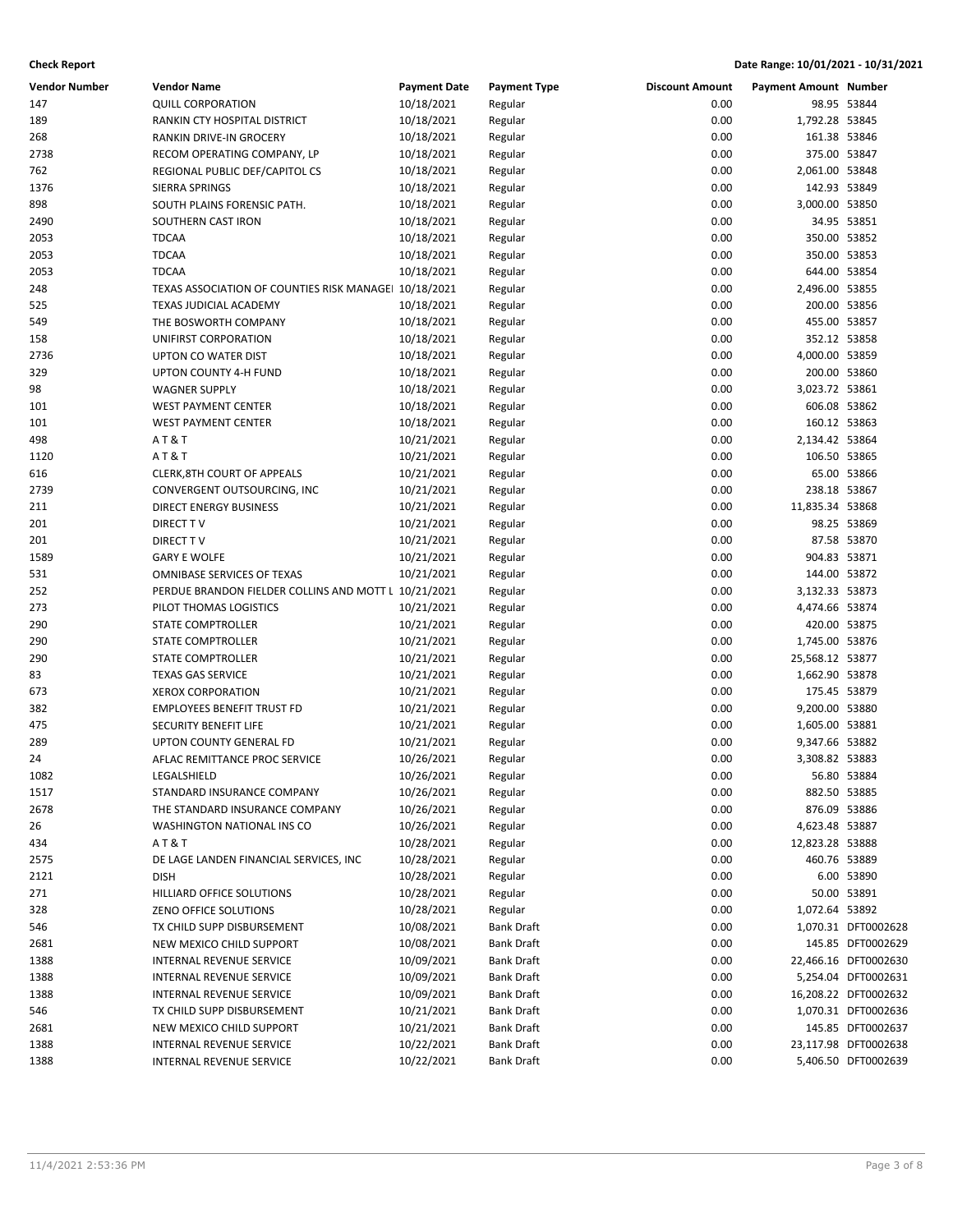EFT's

### **Check Report Date Range: 10/01/2021 - 10/31/2021**

| <b>Vendor Number</b> | <b>Vendor Name</b>       | <b>Payment Date</b>         | <b>Payment Type</b> |                 | <b>Discount Amount</b> | <b>Payment Amount Number</b> |                      |  |
|----------------------|--------------------------|-----------------------------|---------------------|-----------------|------------------------|------------------------------|----------------------|--|
| 1388                 | INTERNAL REVENUE SERVICE | 10/22/2021                  | <b>Bank Draft</b>   |                 | 0.00                   |                              | 16.934.84 DFT0002640 |  |
|                      |                          | <b>Bank Code 01 Summary</b> |                     |                 |                        |                              |                      |  |
|                      |                          | Pavable                     | Payment             |                 |                        |                              |                      |  |
|                      | <b>Payment Type</b>      | Count                       | Count               | <b>Discount</b> | Payment                |                              |                      |  |
|                      | <b>Regular Checks</b>    | 233                         | 163                 | 0.00            | 473,501.56             |                              |                      |  |
|                      | <b>Manual Checks</b>     | 0                           | 0                   | 0.00            | 0.00                   |                              |                      |  |
|                      | <b>Voided Checks</b>     | 0                           | 0                   | 0.00            | 0.00                   |                              |                      |  |
|                      | <b>Bank Drafts</b>       | 10                          | 10                  | 0.00            | 91,820.06              |                              |                      |  |

2 **245** 1

**174 0.00**

0.00

56,206.23 **621,527.85**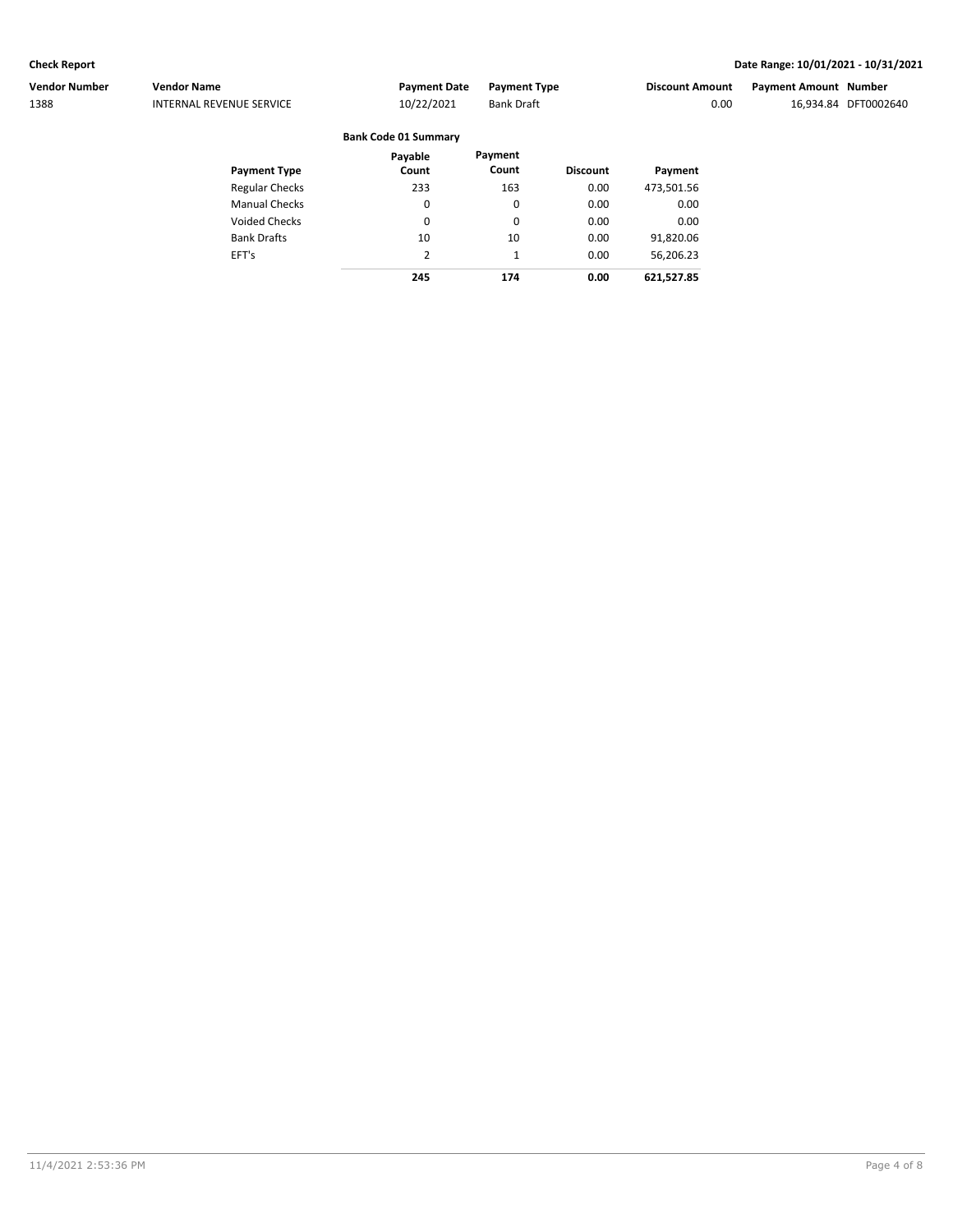| Vendor Number                            | <b>Vendor Name</b>            | <b>Payment Date</b>         | <b>Payment Type</b>         |           | <b>Discount Amount</b> | <b>Payment Amount Number</b> |  |
|------------------------------------------|-------------------------------|-----------------------------|-----------------------------|-----------|------------------------|------------------------------|--|
| Bank Code: 12-Interest / Sinking<br>2105 | UPTON COUNTY BUILDING & FLEET | 10/01/2021                  | Regular                     |           | 0.00                   | 9,640.02 90028               |  |
|                                          |                               | <b>Bank Code 12 Summary</b> |                             |           |                        |                              |  |
|                                          | Dowmant Type                  | Pavable<br>$C_{\text{min}}$ | Pavment<br>$C_{\text{O}11}$ | Discount. | <b>Doumont</b>         |                              |  |

| Payment Type          | Count | Count    | <b>Discount</b> | Payment  |
|-----------------------|-------|----------|-----------------|----------|
| <b>Regular Checks</b> |       |          | 0.00            | 9,640.02 |
| <b>Manual Checks</b>  | 0     | 0        | 0.00            | 0.00     |
| Voided Checks         | 0     | $\Omega$ | 0.00            | 0.00     |
| <b>Bank Drafts</b>    | 0     | $\Omega$ | 0.00            | 0.00     |
| EFT's                 | 0     | $\Omega$ | 0.00            | 0.00     |
|                       |       |          | 0.00            | 9.640.02 |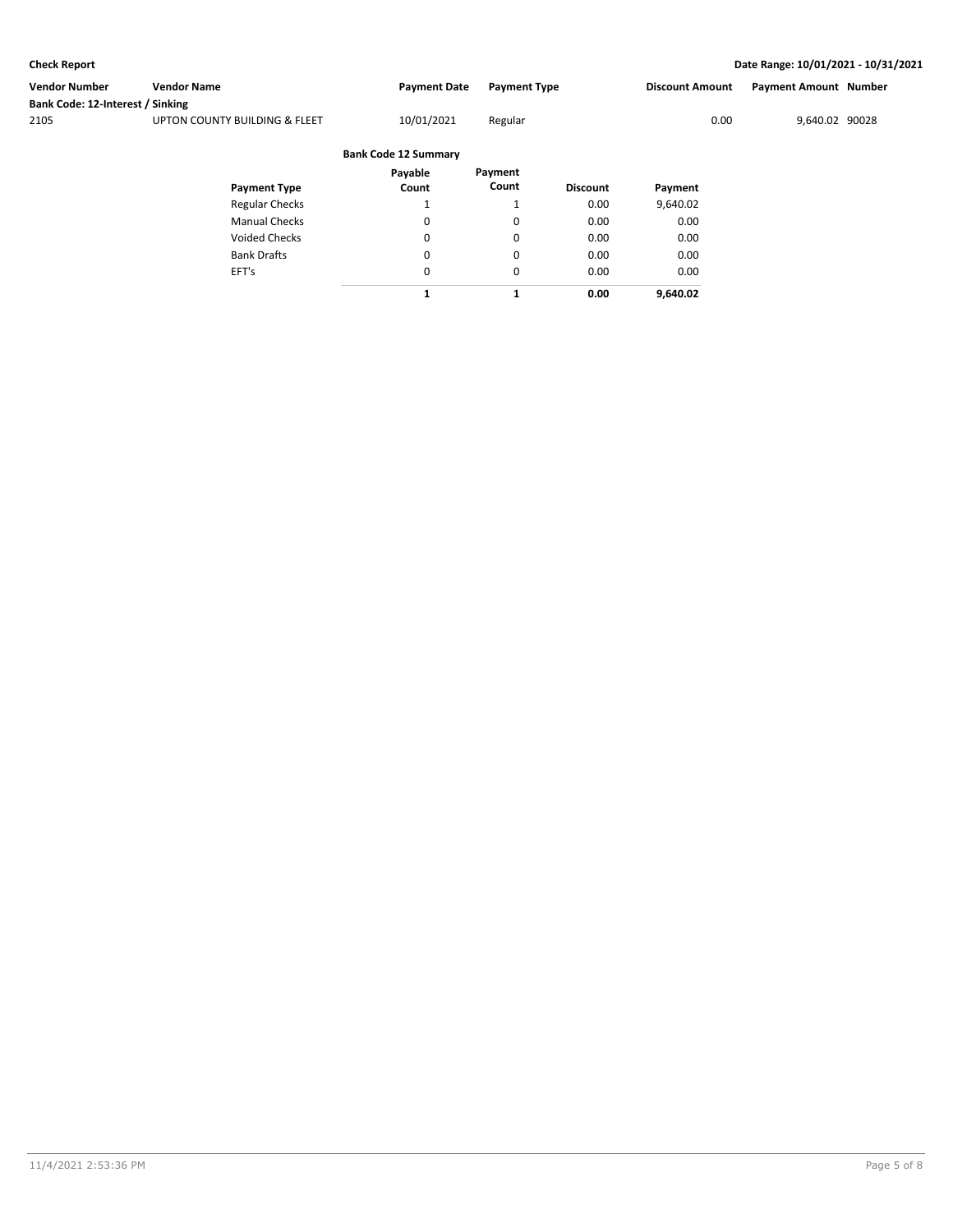| Vendor Number                        | <b>Vendor Name</b>         | <b>Payment Date</b> | <b>Payment Type</b> | <b>Discount Amount</b> | Payment Amount Number |  |
|--------------------------------------|----------------------------|---------------------|---------------------|------------------------|-----------------------|--|
| Bank Code: 15-Employee Benefit Trust |                            |                     |                     |                        |                       |  |
| 770                                  | <b>BAKER BENEFITS</b>      | 10/06/2021          | Regular             | 0.00                   | 60,140.84 95255       |  |
| 1517                                 | STANDARD INSURANCE COMPANY | 10/26/2021          | Regular             | 0.00                   | 263.73 95256          |  |
|                                      |                            |                     |                     |                        |                       |  |

| <b>Bank Code 15 Summary</b> |  |
|-----------------------------|--|
|-----------------------------|--|

| <b>Payment Type</b>   | Payable<br>Count        | Payment<br>Count | <b>Discount</b> | Payment   |
|-----------------------|-------------------------|------------------|-----------------|-----------|
| <b>Regular Checks</b> | 2                       | 2                | 0.00            | 60,404.57 |
| <b>Manual Checks</b>  | 0                       | 0                | 0.00            | 0.00      |
| <b>Voided Checks</b>  | 0                       | $\Omega$         | 0.00            | 0.00      |
| <b>Bank Drafts</b>    | 0                       | 0                | 0.00            | 0.00      |
| EFT's                 | 0                       | $\Omega$         | 0.00            | 0.00      |
|                       | $\overline{\mathbf{z}}$ | 2                | 0.00            | 60.404.57 |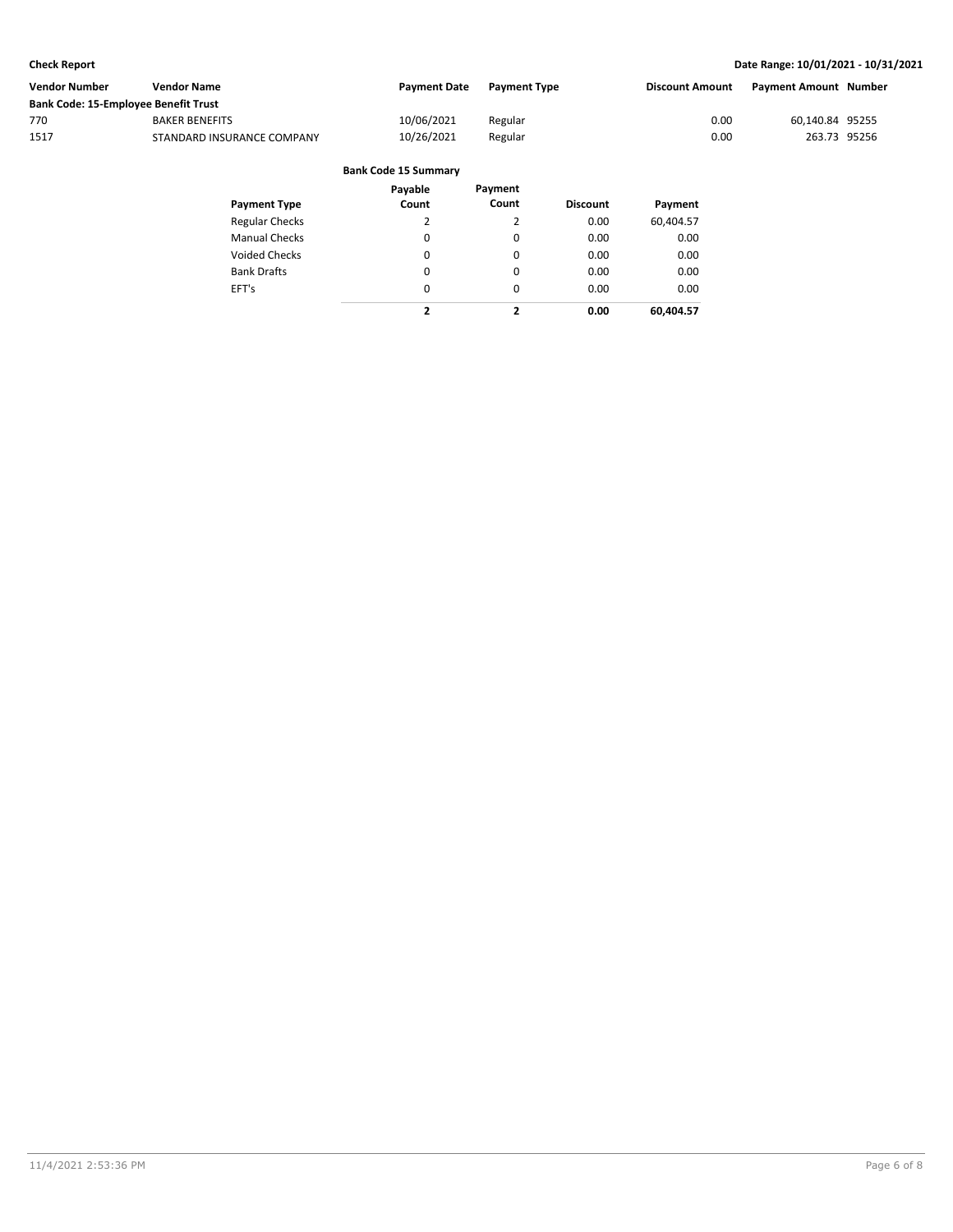| Vendor Number                | <b>Vendor Name</b>                | <b>Payment Date</b> | <b>Payment Type</b> | <b>Discount Amount</b> | <b>Payment Amount Number</b> |                   |
|------------------------------|-----------------------------------|---------------------|---------------------|------------------------|------------------------------|-------------------|
| Bank Code: 17-Upton / Reagan |                                   |                     |                     |                        |                              |                   |
| 174                          | TX CTY & DIST RETIREMENT SYS      | 10/21/2021          | EFT                 | 0.00                   | 1,135.49 138                 |                   |
| 2066                         | <b>KARINA BROWNING</b>            | 10/01/2021          | Regular             | 0.00                   | 109.76 60670                 |                   |
| 1064                         | <b>BUSINESS CARD</b>              | 10/06/2021          | Regular             | 0.00                   | 704.39                       | 60671             |
| 2066                         | <b>KARINA BROWNING</b>            | 10/14/2021          | Regular             | 0.00                   | 180.00 60672                 |                   |
| 947                          | SATELLITE TRACKING OF PEOPLE      | 10/14/2021          | Regular             | 0.00                   | 630.00 60673                 |                   |
| 382                          | <b>EMPLOYEES BENEFIT TRUST FD</b> | 10/21/2021          | Regular             | 0.00                   | 280.00 60674                 |                   |
| 289                          | <b>UPTON COUNTY GENERAL FD</b>    | 10/21/2021          | Regular             | 0.00                   | 424.12 60675                 |                   |
| 2066                         | <b>KARINA BROWNING</b>            | 10/28/2021          | Regular             | 0.00                   |                              | 90.00 60676       |
| 2066                         | <b>KARINA BROWNING</b>            | 10/28/2021          | Regular             | 0.00                   | 300.00 60677                 |                   |
| 2066                         | <b>KARINA BROWNING</b>            | 10/28/2021          | Regular             | 0.00                   | 180.00                       | 60678             |
| 2148                         | <b>MEGAN CLANTON</b>              | 10/28/2021          | Regular             | 0.00                   | 180.00                       | 60679             |
| 147                          | <b>QUILL CORPORATION</b>          | 10/28/2021          | Regular             | 0.00                   |                              | 40.91 60680       |
| 147                          | <b>QUILL CORPORATION</b>          | 10/28/2021          | Regular             | 0.00                   | 362.03 60681                 |                   |
| 1201                         | <b>VERIZON WIRELESS</b>           | 10/28/2021          | Regular             | 0.00                   | 92.58                        | 60682             |
| 302                          | WEST TX JUVENILE CHEIF'S ASSOC    | 10/28/2021          | Regular             | 0.00                   | 160.00                       | 60683             |
| 1388                         | <b>INTERNAL REVENUE SERVICE</b>   | 10/08/2021          | <b>Bank Draft</b>   | 0.00                   |                              | 109.92 DFT0002625 |
| 1388                         | <b>INTERNAL REVENUE SERVICE</b>   | 10/08/2021          | <b>Bank Draft</b>   | 0.00                   |                              | 470.04 DFT0002626 |
| 1388                         | <b>INTERNAL REVENUE SERVICE</b>   | 10/08/2021          | <b>Bank Draft</b>   | 0.00                   | 344.43                       | DFT0002627        |
| 1388                         | <b>INTERNAL REVENUE SERVICE</b>   | 10/22/2021          | <b>Bank Draft</b>   | 0.00                   |                              | 107.92 DFT0002633 |
| 1388                         | <b>INTERNAL REVENUE SERVICE</b>   | 10/22/2021          | <b>Bank Draft</b>   | 0.00                   |                              | 461.46 DFT0002634 |
| 1388                         | <b>INTERNAL REVENUE SERVICE</b>   | 10/22/2021          | <b>Bank Draft</b>   | 0.00                   |                              | 356.04 DFT0002635 |

### **Bank Code 17 Summary**

|                       | Payable | Payment |                 |          |
|-----------------------|---------|---------|-----------------|----------|
| <b>Payment Type</b>   | Count   | Count   | <b>Discount</b> | Payment  |
| <b>Regular Checks</b> | 21      | 14      | 0.00            | 3,733.79 |
| <b>Manual Checks</b>  | 0       | 0       | 0.00            | 0.00     |
| <b>Voided Checks</b>  | 0       | 0       | 0.00            | 0.00     |
| <b>Bank Drafts</b>    | 6       | 6       | 0.00            | 1,849.81 |
| EFT's                 | 2       | 1       | 0.00            | 1.135.49 |
|                       | 29      | 21      | 0.00            | 6,719.09 |